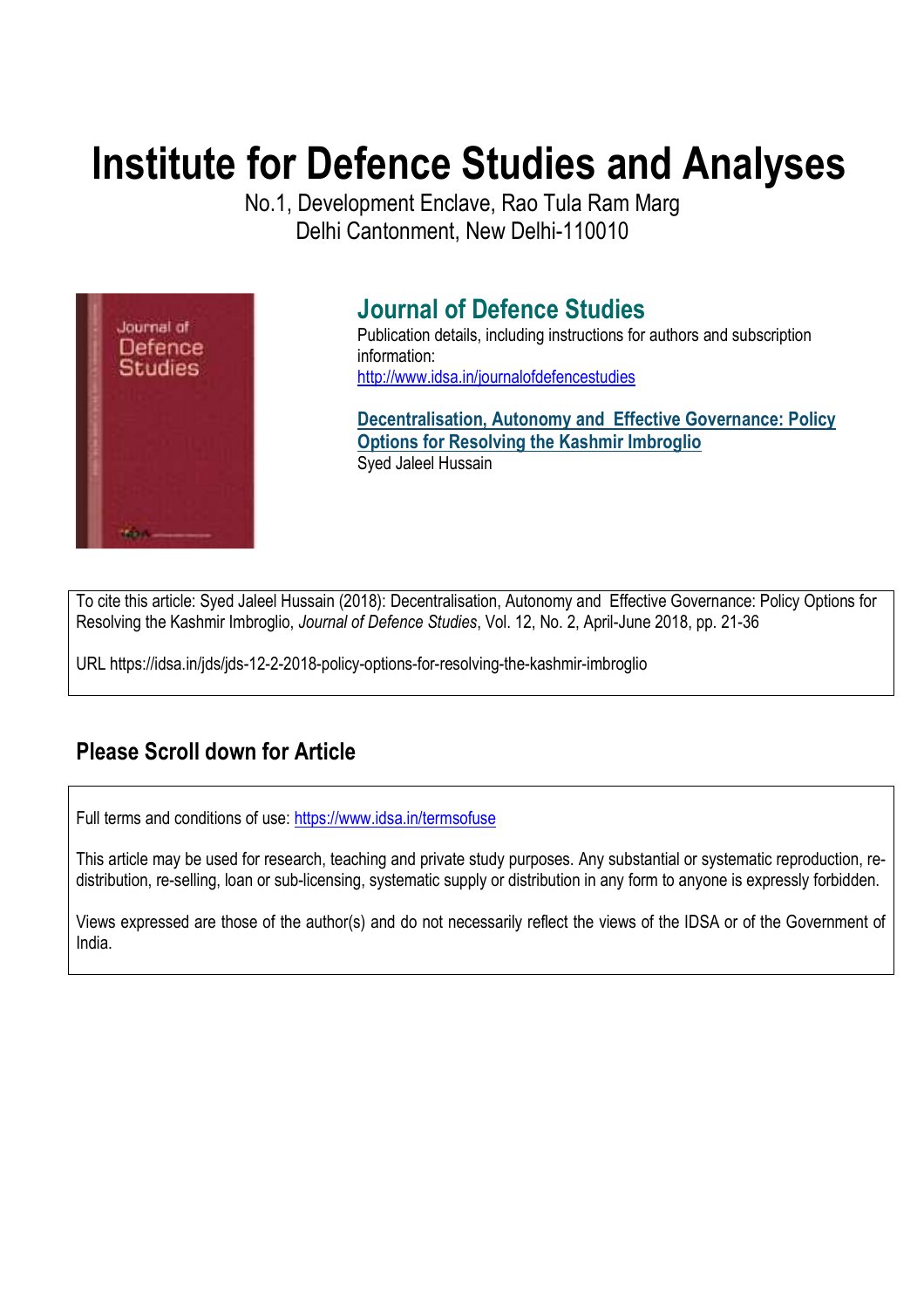### Decentralisation, Autonomy and Effective Governance Policy Options for Resolving the Kashmir Imbroglio

#### *Syed Jaleel Hussain\**

*This article looks at the essential conditions for a durable peace in Kashmir and argues that the Valley has been most peaceful only during an active, on-going peace process. The lack of effective and continuous engagement with key stakeholders, especially the people of Jammu and Kashmir (J&K), has fostered a sense of deep alienation and enduring distrust. It further argues that counterinsurgency operations need to be simultaneously augmented by an active peace process engaging all stakeholders. This would mean a dialogue between the Centre and the J&K and Mainstream and Separatist parties as well as between the different regions of the state. The different political attitude in the Valley, Jammu and Ladakh can serve as a roadblock to a lasting peace if a dialogue is not underway. It recommends urgent steps that must be taken to regain the confidence of people and move closer towards resolution of the conflict.*

The Kashmir conflict is one of the most intractable conflicts in the world. Like most such conflicts, the conflict has been prolonged due to host of reasons, including international, regional and domestic factors. The difficulty with ethnic conflicts, especially those centred on political self-determination, is that they last for decades. For example, the Israeli–Palestinian conflict has been going on for about 70 years and still seems unripe for a lasting solution. The Northern Ireland conflict,

*ISSN 0976-1004 print © 2018 Institute for Defence Studies and Analyses Journal of Defence Studies, Vol. 12, No. 2, April–June 2018, pp. 21–36*



<sup>\*</sup> The author is Assistant Professor in the Nelson Mandela Centre for Peace and Conflict Resolution, Jamia Millia Islamia, New Delhi.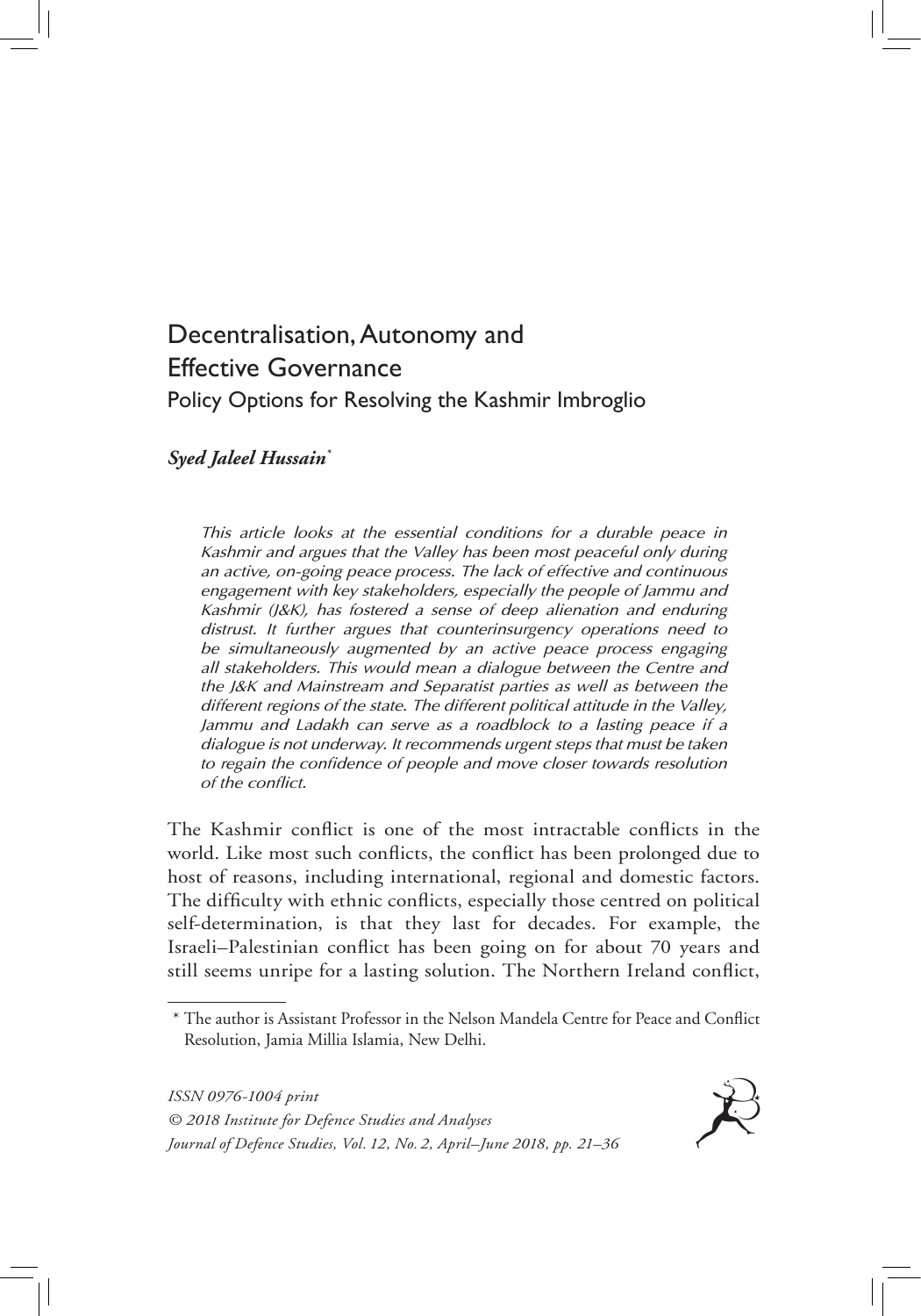which entered its violent phase in the 1960s, was only resolved through a comprehensive Good Friday Agreement in 1998. Though there have been some skirmishes between the unionists and nationalists since then, especially over the disarmament of Irish Republican Army (IRA), the peace established by the Good Friday Agreement still remains strong. In fact, the process of decommissioning, originally scheduled to be complete by May 2000, was deemed to be complete only in 2009, eleven years after the agreement was negotiated. In Africa, numerous civil wars, besides being bloody, have also continued for decades: the Angolan conflict (1975–2002), the Sierra Leone conflict (1991–2002), Liberian civil wars (1989–96 and 1999–2003) and Sudanese civil war (1983–2005).

Ann Hironaka has talked about four important factors that explain the increase in duration of internal conflicts after World War II.1 These include the international ecology of states; the direct effect of Cold War bloc politics; the emergence of weak states after a process of decolonisation favoured and backed by the great powers; and finally, the interventions by regional powers that have a direct stake in such conflicts. Most internal conflicts in almost all of the developing world have been affected by a unique combination of the factors proposed by Hironaka. The Kashmir conflict too has been affected directly by an interaction of all these factors. Depending upon the political context, some factors have been more dominant than others. In fact, the genesis of the Kashmir issue has to do with decolonisation and the emergence of two weak states grappling with issues of identity, sovereignty and immense poverty.2

The great powers have repeatedly used the Kashmir conflict in international fora, especially the United Nations (UN), in accordance with their national interests. A mere study of the resolutions and discussions in the UN on Kashmir is an apt cue of the great powers' interest in the conflict. This was effectively cemented with the regional challenge to Indian authority from Pakistan, tying the resolution of the Kashmir issue with the identity of the state itself. Thus, this led to convergence of all the four factors, making the Kashmir conflict even more intractable and complex.

This very complexity of the Kashmir conflict involving a lot of stakeholders, often with distinctly opposite positions and interests, makes the peace process and any attempt to resolve this imbroglio rather complex and challenging. Broadly speaking, a peace process consists of three stages, all equally daunting but extremely important. The first challenge is the cessation of hostilities by obtaining a ceasefire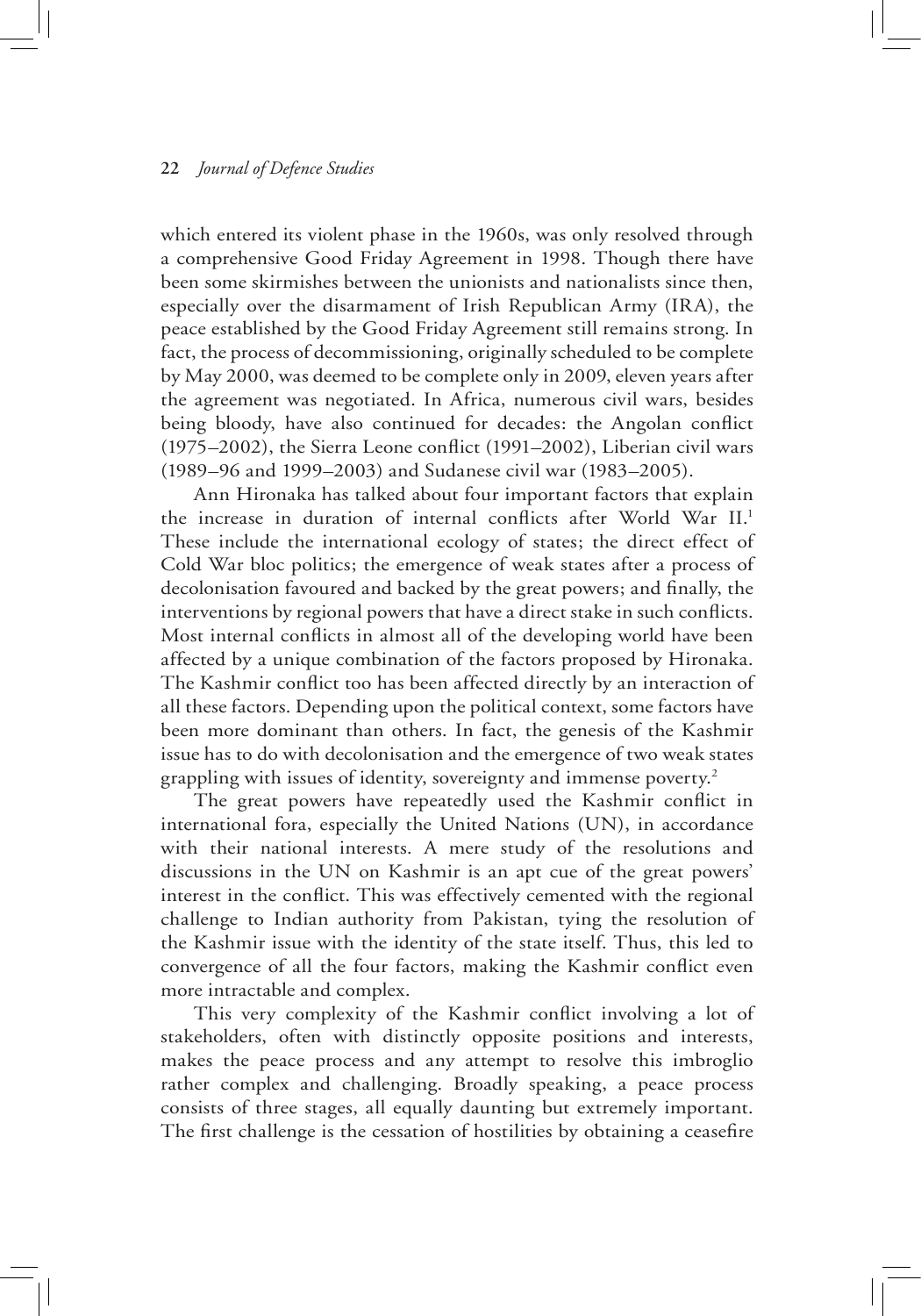agreement. These agreements are military in nature and are basically designed to stop warring parties from continuing military actions while political negotiations are conducted to find a more durable solution. If the parties involved in conflict cannot be militarily defeated, they must be persuaded that giving up violence would be more useful in achieving their goal; and this must be done without betraying the cause of those parties who are committed to non-violence and democracy. In case of the Irish conflict, obtaining a ceasefire took nearly eight years. There have been a few such opportunities in Kashmir. For example, the unilateral ceasefire by Hizbul Mujahideen (HM) in July 2000 which was quickly reciprocated by the government. However, this could not last long because of the inability of the parties involved to start meaningful negotiations and a massive opportunity was thus lost.

By themselves, ceasefire agreements are typically short-lived and fragile. They must be quickly followed up with further negotiations and agreements if the ceasefire is to be maintained. This is the second stage of a peace process and is completely focussed on the role of diplomacy. This usually takes years of negotiations, mediation and conciliation efforts by the parties involved. The end result may be in the form of a few or a series of interim agreements for reducing the trust deficit between the parties, or a comprehensive peace agreement resulting in a lasting political settlement. The Dayton Agreement for Bosnia-Herzegovina and the Belfast Agreement for Northern Ireland are typical examples of comprehensive peace agreements.

The third stage, which is a very delicate stage in the whole process, involves the implementation of the agreement. Implementation agreements elaborate on the details of a comprehensive or framework agreement. The implementation of the Dayton Agreement in Bosnia-Herzegovina and the Belfast Agreement in Ireland is still very fragile and may result in mistrust and reverting back into the conflict. These steps should be taken into account while planning any peace process for the Kashmir conflict.

Any peace in Kashmir is impossible without a resumption of dialogue both at the state and the regional level to build a popular consensus, incremental decentralisation and inviolable guarantees of autonomy, addressing the issues of governance deficit and sordid pace of development and, finally, prioritising investment in education and employment opportunities for the youth.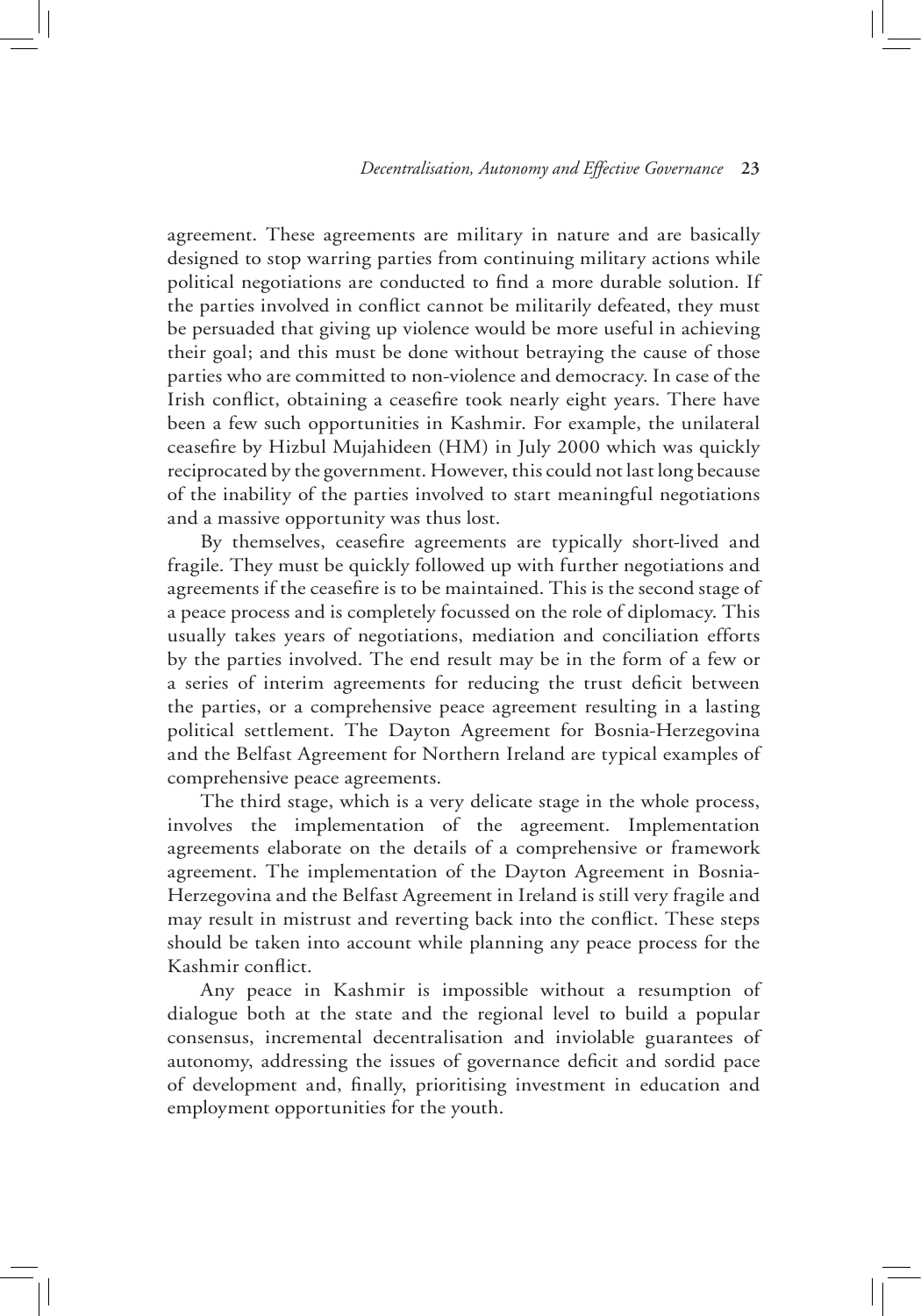#### **Dimensions of Political Dialogue**

The initiation of dialogue is the cornerstone of any solution to the Kashmir conflict. Kashmir has been most stable only at times when there has been an active peace process occurring on the ground. However, dialogue is usually seen in statist terms, that is, the engagement between the governments of India and Pakistan. This leaves the most important stakeholders of the conflict, the people of Kashmir, out of the purview of the peace process. The political engagement should include all political fractions, both mainstream and separatist. The lack of prioritising the engagement with the people of Jammu and Kashmir (J&K) has not only proven perilous for centre–state relations but has also negatively affected the resolution of the conflict by strengthening the hand of Pakistan. There needs to be a three-pronged dialogue process working simultaneously on the ground that may address the root causes of the conflict in a more meaningful and comprehensive manner.

#### **The Centre – State Dialogue**

The most important part of the dialogue process is the engagement of different shades of political spectrum in Kashmir. This includes the mainstream parties (like National Conference [NC] and Peoples Democratic Party [PDP]) and different separatist factions. The dialogue between New Delhi and Hurriyat should begin at the earliest opportunity. The dialogue should yield visible outcomes and be made uninterruptible. This is essential not only to bestow credibility to the overall political dialogue but also to alienate the groups that are visibly anti-dialogue.

Though the central government has engaged with Kashmiri leadership time and again, there have been no regular follow-ups, which has created huge cynicism among the people. Much of the suspicion stems from the fact that nothing much has resulted from similar exercises in the past involving eminent people such as then Planning Commission Deputy Chairman K.C Pant in 2001, N.N. Vohra in 2003 (now J&K Governor), and others. In 2010, the Congress-led government at the Centre appointed three interlocutors after the summer of violence in Kashmir left over 100 people dead. Their exhaustive report,<sup>3</sup> which was an outcome of their interaction with more than 700 delegations that they met in all 22 districts of the state, was neither discussed in Parliament nor implemented in any form. As one interlocutor put it very bluntly: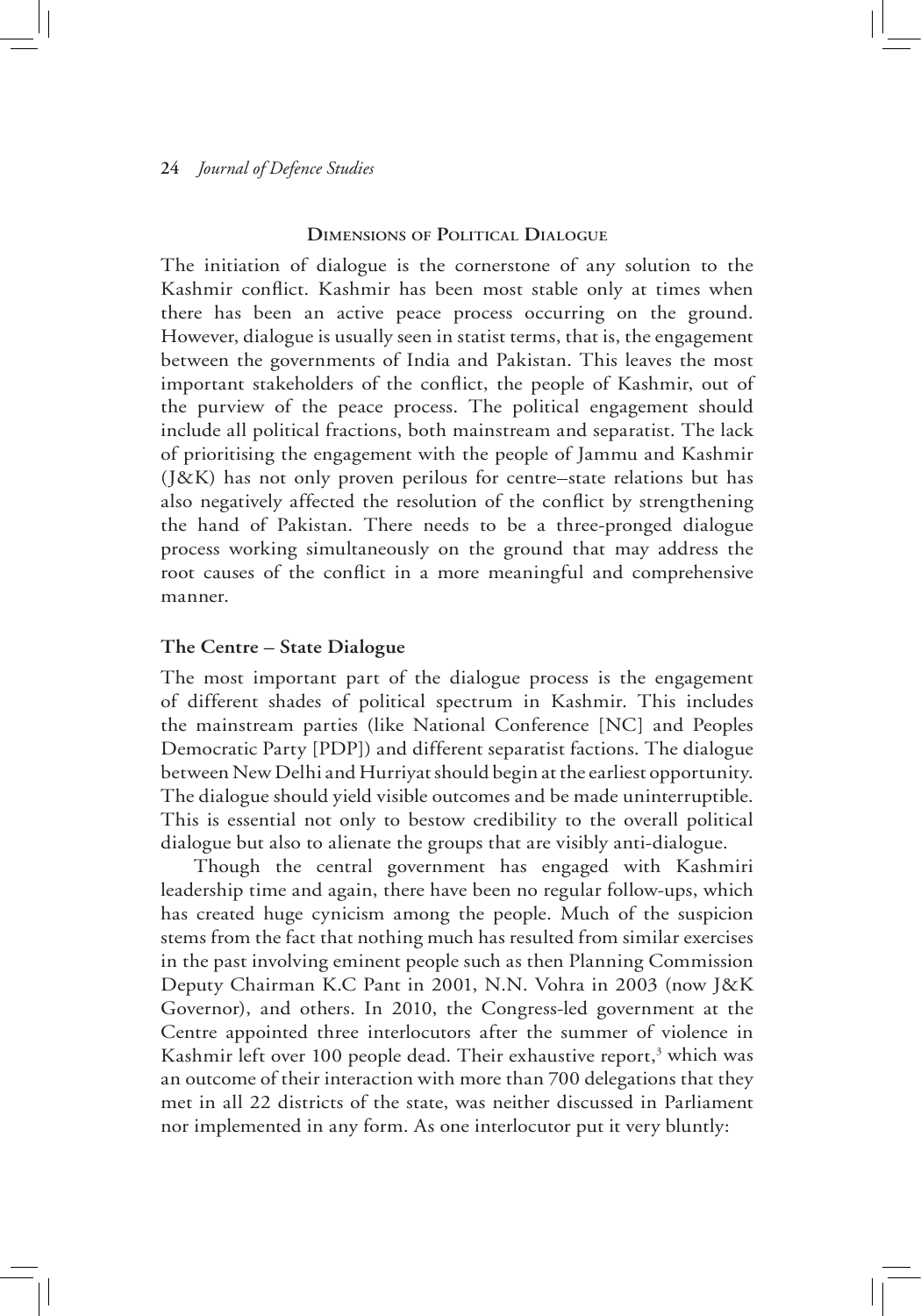the United Progressive Alliance government, the parliamentary delegation that had recommended the creation of our group, as well as the State government failed to follow through on any of our political and constitutional recommendations, while the BJP rejected it *in toto*. That failure was a major setback, especially for the several thousand people who spoke to us.<sup>4</sup>

This is essentially the reason why Kashmiris were highly unimpressed with the former Intelligence Bureau Chief, Dineshwar Sharma, being appointed as Centre's interlocutor recently. Apart from the separatists, many civil society groups refused to meet him because they argued that the talks with previous interlocutors had failed to produce any tangible results.5

#### **Indo-Pakistan Dialogue**

The regular dialogue between India and Pakistan is crucial for the overall resolution of the Kashmir conflict. In the absence of such a dialogue, all other policies are bound to be frail and ephemeral. For a lasting resolution of the conflict, the cessation of hostilities between the two states and an agreement especially on the status on Line of Control (LoC) is essential. If New Delhi succeeds in engaging the whole range of political opinion in Kashmir, as discussed in the previous step, it will strengthen the Indian hand in negotiations, weaken Pakistan's stand of representing Kashmiris and put significant pressure on them. Pakistan becomes emboldened when the dialogue between the Centre and the state is frozen or suspended. It is the party that gains the most from such a situation of limited dialogue between the Centre and the state. Former Prime Minister Atal Bihari Vajpayee's brilliant move to allow Hurriyat leaders act as a bridge to Pakistan was partly informed by this consideration. It not only put pressure on Pakistan to engage with the Indian leadership but also resulted in a huge boost to India's international image.

As a beginning, there needs to be a compact agreement between India and Pakistan to promote civil society interactions among the people of J&K on both sides of the LoC. This has worked to break the ice in the past and is highly popular on both sides of the border. These interactions also have the potential for creating a large 'constituency for peace' on both sides that may have the potential for creating and reinvigorating the demands for final settlement of the core issues between the two countries.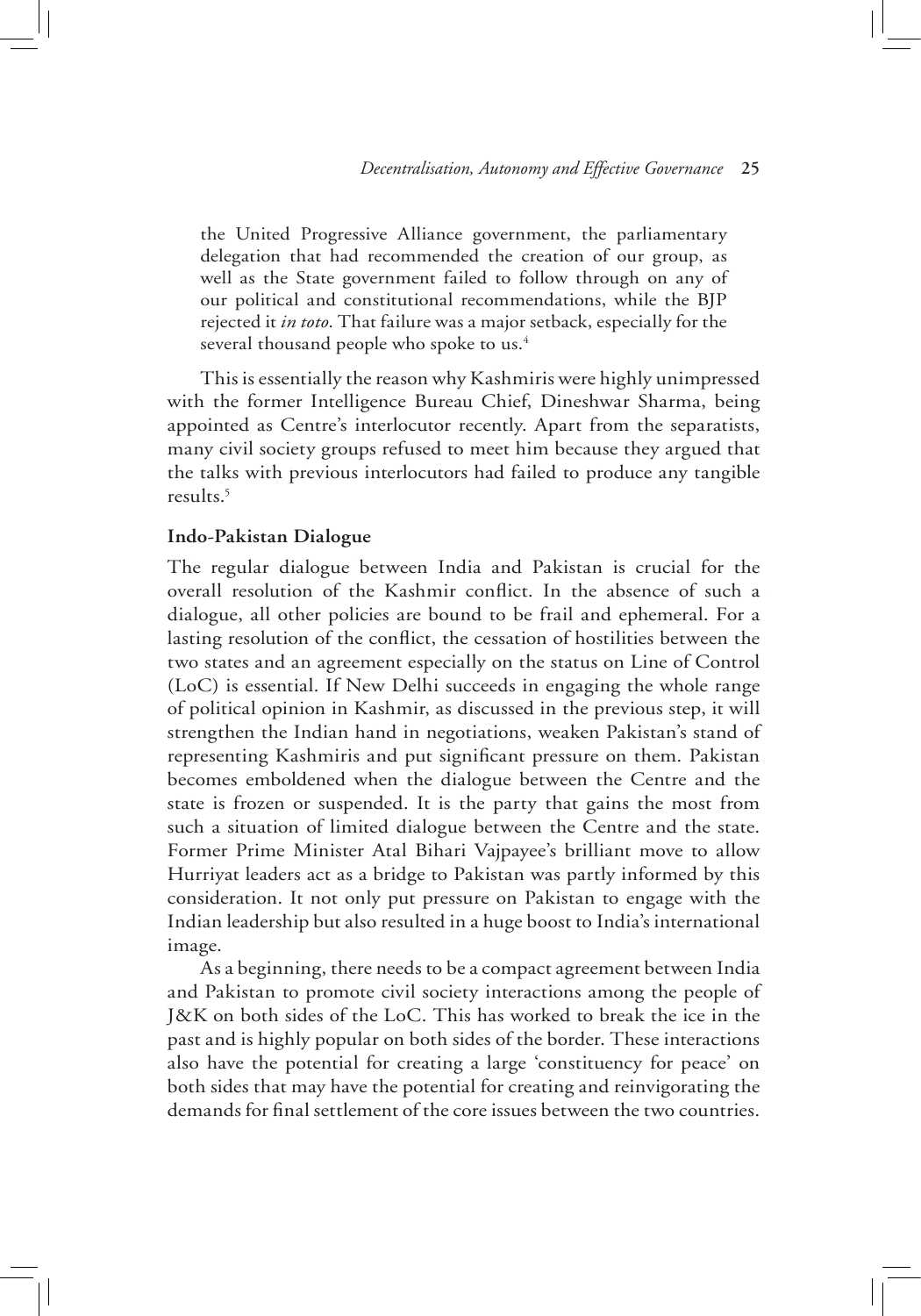#### **Intra-Kashmir Dialogue**

The dialogue between the three regions of J&K is the most ignored aspect of the Kashmir issue. Due to years of continuous negligence, it has now snowballed into a major hurdle to evolve any consensus on all levels of policy. In the absence of a sustained dialogue, the different political attitudes in the Valley, Jammu and Ladakh have and can serve as a major bottleneck to a lasting peace in the state. Unfortunately, the Shri Amarnath Shrine land row in 2008 crystallised the break between the Jammu region and the Valley. This divide has only reinforced itself in the wake of different triggers since 2008 and is getting increasingly impervious to reason and dialogue. The political forces demanding a trifurcation of these regions into separate states are becoming powerful. This has the prospect of producing a potentially explosive situation, which may not be in the best interest of the country.6 Dialogue is essential to harmonise the relations between different regions of J&K. In the absence of such a sustained dialogue, any solution would be unimaginable or impractical.

#### **Decentralisation and Autonomy**

Basically, any policy by the central government must aim at removing the trust deficit between the state apparatus and the people. This is the core reason that has fostered alienation of the population, particularly the youth of the Valley. The only way of removing the trust deficit is by enacting policies that are seen as reassuring by the common masses. There are different ways of building trust between the government and the people. Any set of policies enacted by the government must take the people's aspirations into account, especially those that are demanded by all shades of political groups. In the case of Kashmir, autonomy is one such political demand.

Autonomy represents the lowest common denominator for all shades of political opinion in the Valley. It has been proposed and advocated in different ways by both mainstream parties and various Hurriyat factions.7 The ruling PDP's idea of self-rule, the main opposition party NC's idea of restoration of pre-1953 autonomy or Jammu & Kashmir Peoples' Conference's 'achievable nationhood' are different ways of highlighting the same viewpoint shared by the political class in the Valley. These ideas have had a marked influence on the common Kashmiris and have generally paid high dividends for these parties. The NC passed the so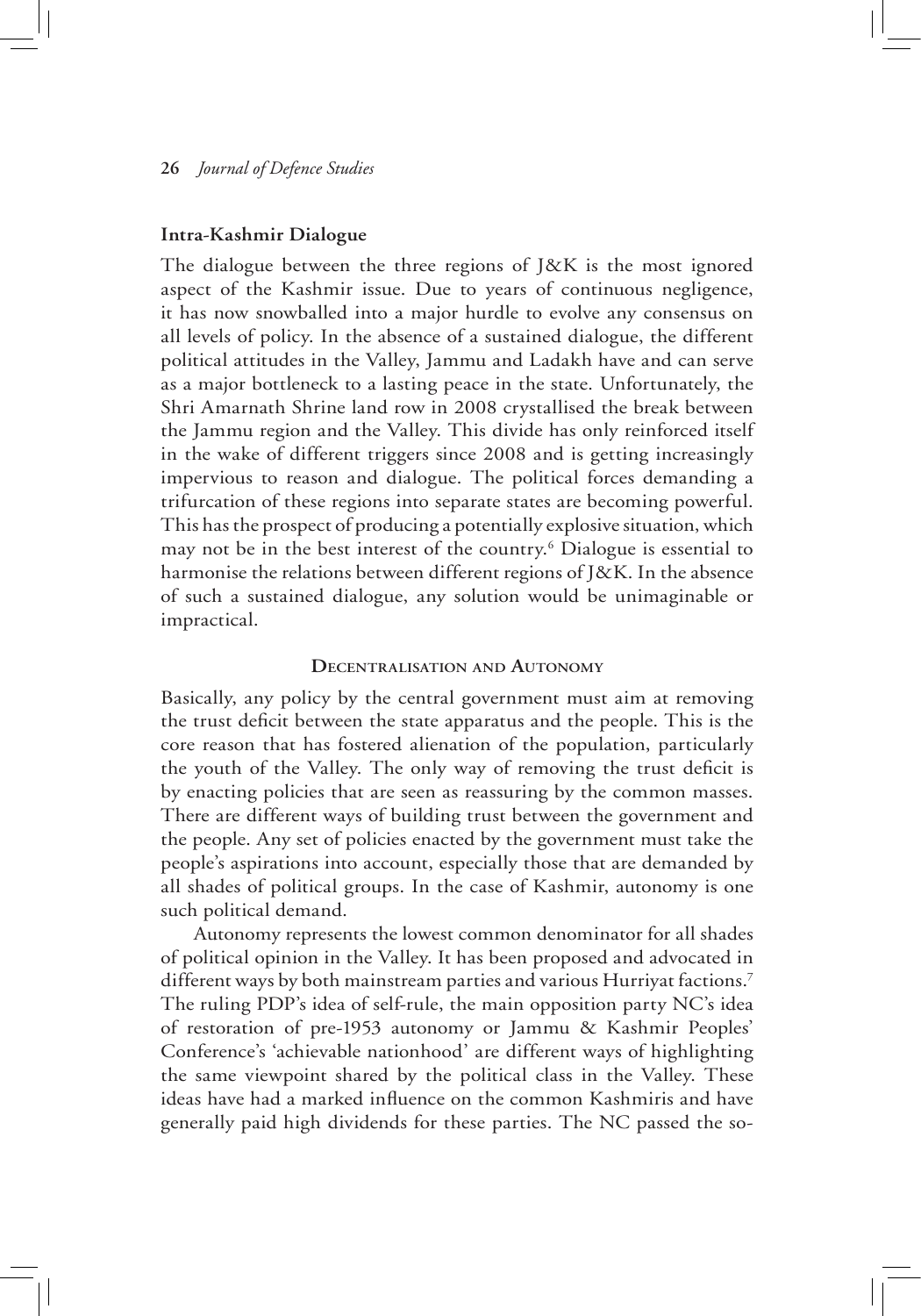called 'Autonomy Resolution' in the J&K Legislative Assembly on 26 June 2000, after accepting the report of the State Autonomy Committee (SAC) which calls for a pre-1953 constitutional status for J&K within the Union of India when New Delhi only controlled defence, communications, foreign affairs and currency. The PDP's concept of self-rule is discussed in detail in the document entitled 'The Self Rule Framework for Resolution', released in 2008 by the former Chief Minister of J&K, Mufti Mohammad Sayeed. The document is firm on making Article 356 (imposition of President's Rule) non-applicable to J&K, implementation of Article 370 in letter and spirit, and 'soft borders' that allow complete movement of Kashmiris living across the LoC. Sajjad Gani Lone's 'Achievable Nationhood' is a humongous document that sees the establishment of a single, border-free J&K as an economic union, with India and Pakistan jointly managing defence and foreign affairs of their respective portions of Kashmir.

Undoubtedly, the essential design of a viable Kashmir settlement consists of several interlocking elements. However, the most important of these building blocks is the question of autonomy to J&K. An honourable compromise between the sovereignty of the state and the political aspirations of the people will be actualised only by the restoration of substantial powers of self-government to the Valley. The pre-1954 division of powers—in which Kashmir was responsible for all matters of governance except external defence, the conduct of foreign affairs, currency and communications, subjects that were under the jurisdiction of the Union government in New Delhi—may serve as an approximate benchmark for the reinstitutionalisation of an autonomous regime.<sup>8</sup> However, this entails that the Article 370 of the Indian Constitution, which enshrines the autonomous status of J&K, must not be tampered with. This is essential for any peace process to make a firm start. If this is further substantiated by genuine guarantees of inviolability, gradual demilitarisation of the populated areas and regular free and fair elections, it might go a long way towards satisfying Kashmiri aspirations and arrest the increasing alienation of the masses.<sup>9</sup>

There are a number of ways to achieve such a goal. One important method of trust building is incremental decentralisation. Here, autonomy is seen more as empowering people and making them feel that they belong and are part of the political processes. Though a discussion on complete autonomy may be an anathema to the ruling Bharatiya Janata Party (BJP) government, it may be more inclined towards economic and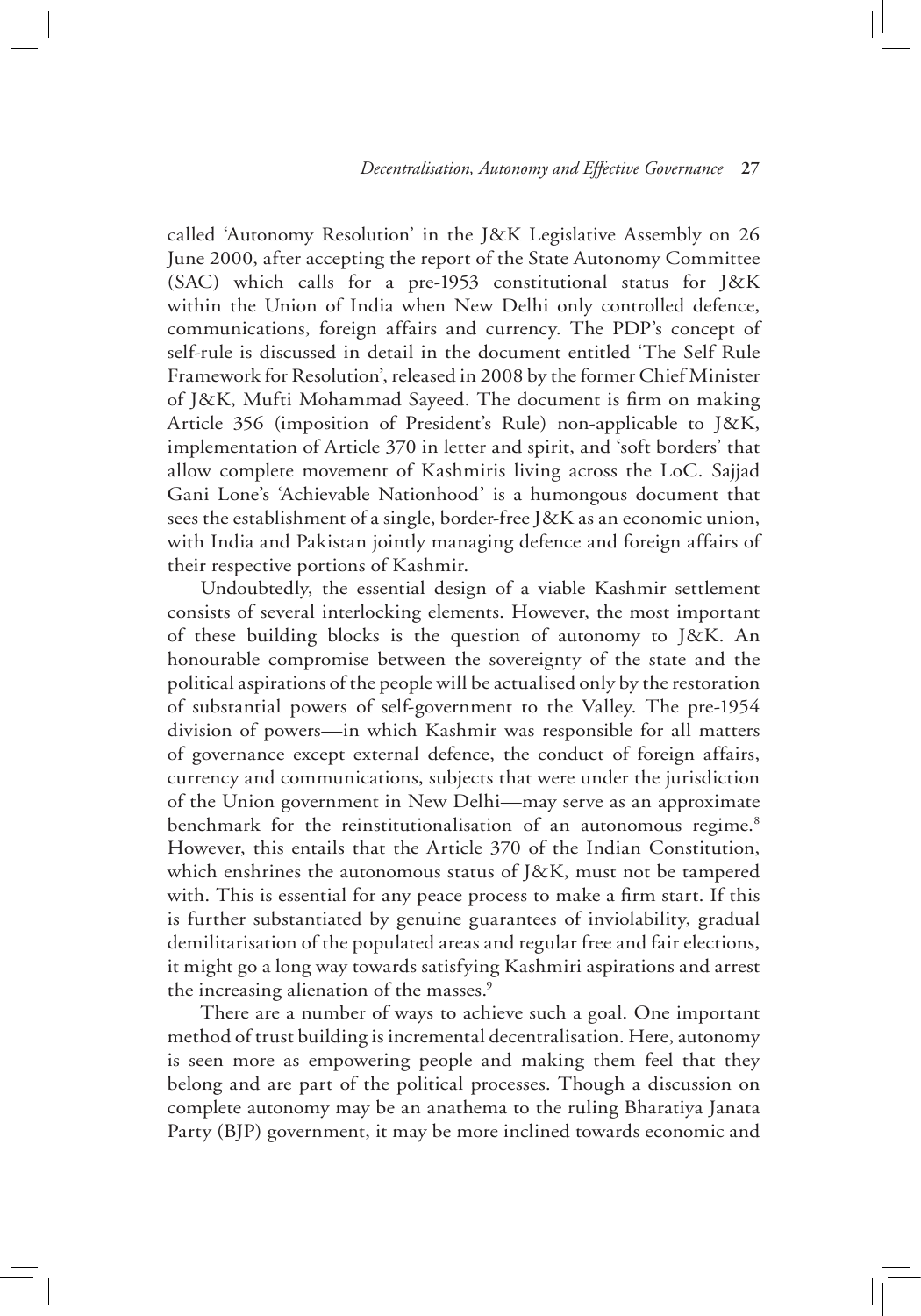political decentralisation. The empowering of the panchayat system in the Valley is one way of achieving such a goal. In fact, panchayat elections have been more successful than any other form of elections in the state, including parliamentary ones. For instance, the 2011 panchayat elections in J&K saw a whopping 80 per cent voter turnout. This was in stark contrast to the panchayat elections in 2001 when militancy was still a reality. The boycott call issued by militants was taken so seriously that in some districts like Srinagar more than 60 per cent of the total *panch* constituencies were declared vacant. The sheer enthusiasm around 2011 elections is a direct indication of people's renewed faith in decentralised institutions.<sup>10</sup>

There are, however, many issues that have come to the fore, especially after the 2011 elections. One issue pertains to the levels of violence and instability in the state. The threat of ensuing militant violence and deteriorating 'security situation' in the state is a reason given by the incumbent state government to defer the long overdue panchayat polls, scheduled to be held in February 2018, indefinitely. Though the central government has mobilised more than 40,000 Central Armed Police Forces (CAPF) for conducting the 2018 panchayat elections, the coalition government under Mehbooba Mufti is extremely reluctant after a threat issue by HM.<sup>11</sup>

There are some formidable reasons for this hesitation. Even after a massive mandate from the people after the success of the 2011 panchayat elections in the state, about 1,244 sarpanchs and *panch*s had resigned till January 2013 alone. This was a direct consequence of the killing of six panchayat members since the 2011 polls and injuring of several others in separate militant attacks. Though the en masse resignations halted and the situation improved by the early 2014, this was a wake-up call for the state administration. The government maintains that it is not possible to provide security to all 33,000 panchayat members. That, in a way, would also defeat the purpose of decentralisation, as it would lead to a kind of state appropriation of this lower level of governance. Panchayat members are an integral part of the day-to-day culture of villages. They should not be isolated and insulated from the community.<sup>12</sup>

In any case, the overall issue is not only that of security; there are also deep structural and operational weaknesses in J&K Panchayat Raj Institutions that have often contributed to disillusionment among the panchayat members.

The structural defects have roots in the Panchayati Raj Act, 1989. The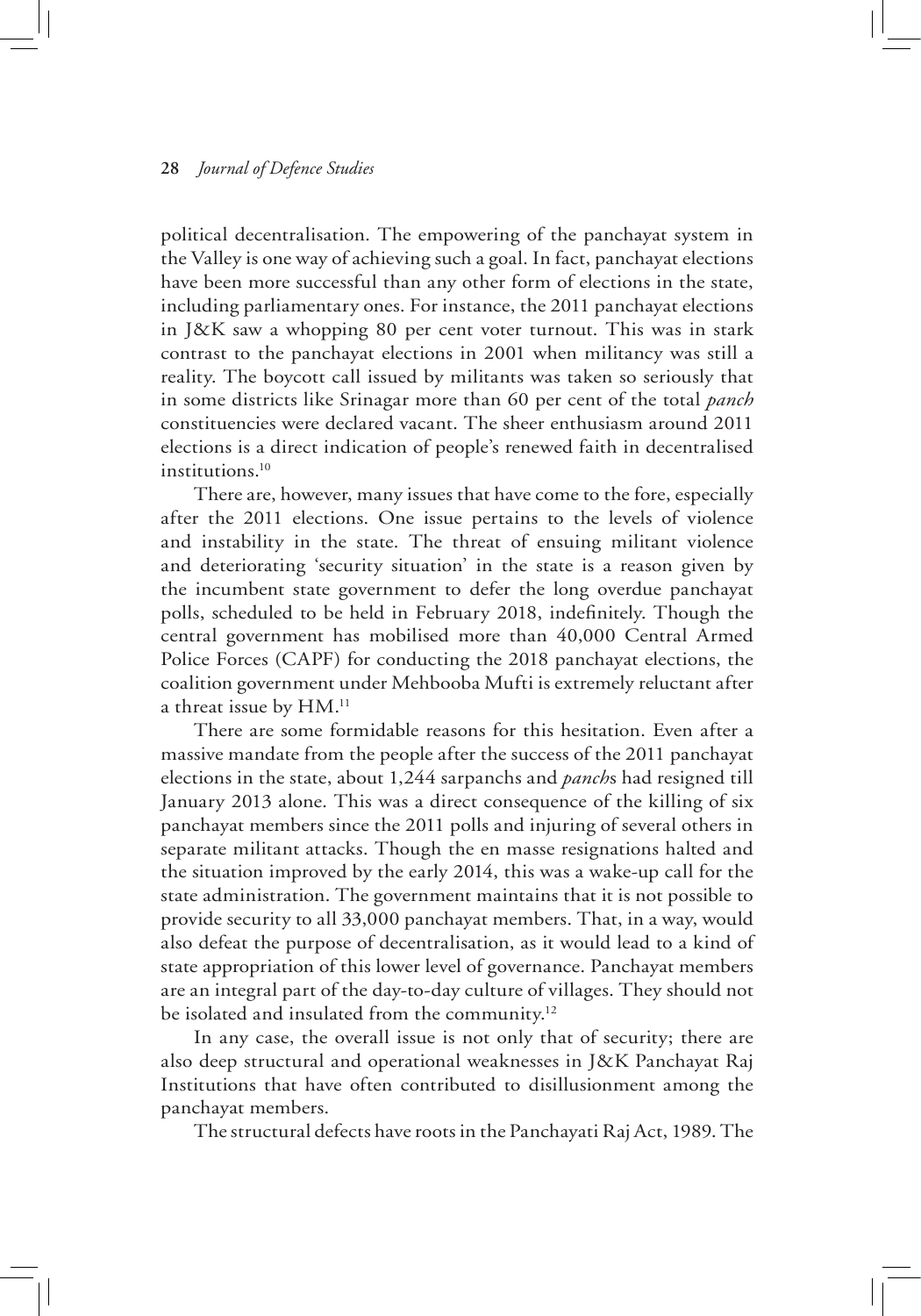2004 and 2011 amendments that provided for gender-based reservations and a state election commissioner, respectively, could not turn panchayats into genuine units of decentralised governance. This is in contrast to the 73rd Constitutional Amendment which makes panchayats structured at all the three levels—village, district and intermediate—thus enabling both autonomy and hierarchy. In fact, former Chief Minister Omar Abdullah, invoking the sanctity of Article 370, rejected the demands for the extension of the 73rd Amendment on the grounds that it eroded the state's autonomy. This has created a structure of governance where a government official acts as Panchayat Secretary at all the three levels, thereby completely handicapping the self-governing structure and the functioning of panchayats. This structure 'undercuts the idea of decentralising planning through democratic, rather than administrative structures and makes the panchayats virtually powerless.'13

In operational terms the absence of funding has dealt a crushing blow. Panchayats are totally dependent upon centrally-sponsored schemes and have only been able to carry out a limited amount of work.. As a matter of fact 'they depend on funds from the same administrative agencies that have practically failed to deliver governance in Kashmir.<sup>14</sup> There is also a belief among some analysts that 'panchayats were instituted not in order to strengthen grassroot politics, but out of fear that the large central funds reserved for such bodies would be lost otherwise.'15

There are some fundamental changes required in the overall administrative set-up that may lead to a comparatively better functioning of panchayats, especially in rural Kashmir. The first step for their empowerment relates to availability of resources. There is no process to raise adequate funds, neither is there any source of income that guarantees them financial resources. No institution of self-governance can perform meaningfully with such paltry resources. This is especially important for a state like J&K, where resources are scarce and need to be spent efficiently if they are to have a positive impact on development and on the quality of people's lives. Jalil Mehdi has summed up the basic problem with the functioning and empowerment of Panchayats in Kashmir. It, he argues,

is the lack of political will to decentralise power. Legislators fear that their monopoly over voters is going to be eroded once a strong grassroots political class emerges. They fear that an empowered panchayat threatens their monopoly over the administrative affairs of the state. This undermines the idea of panchayats as an extension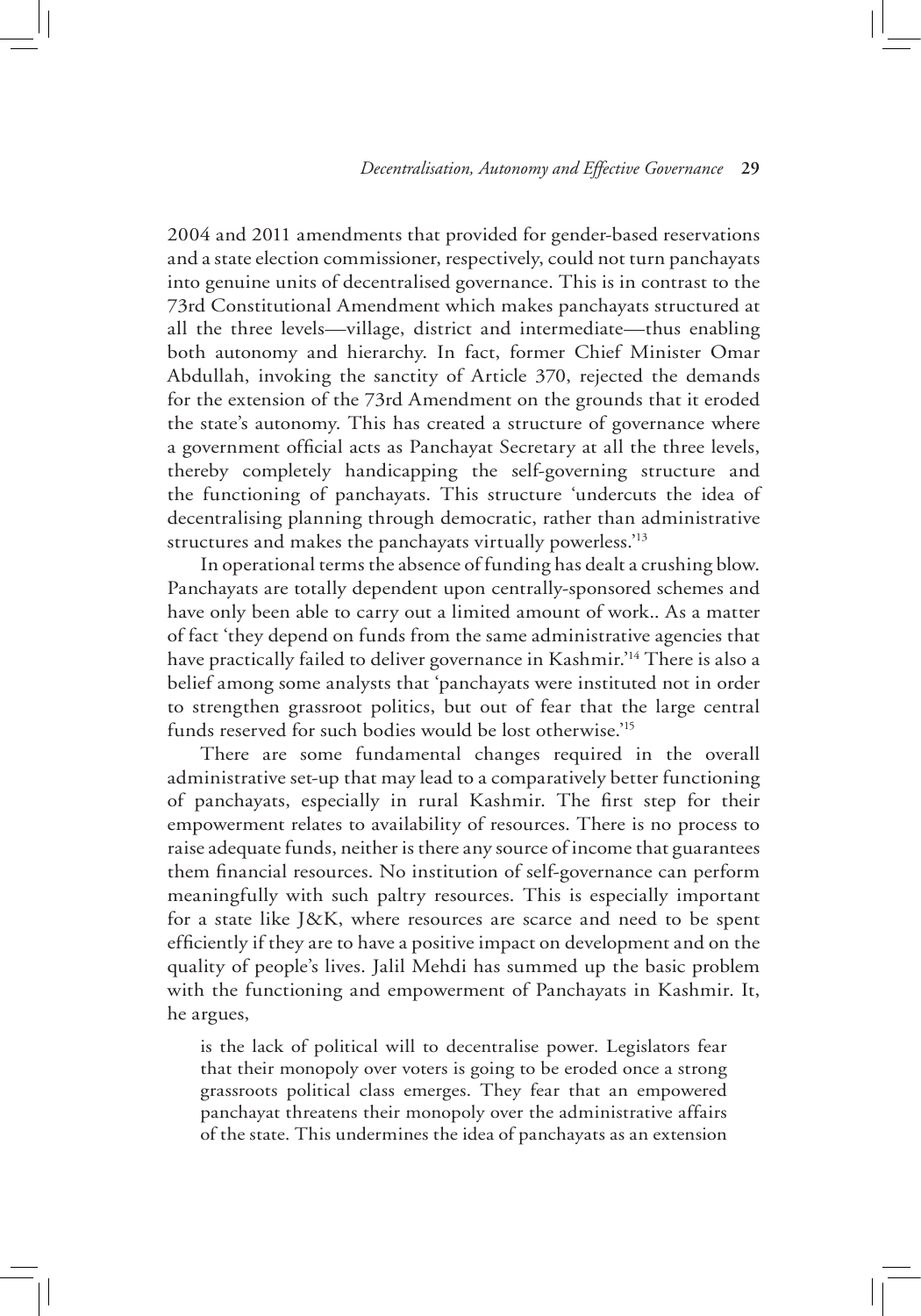of federal logic and the third tier of the federal system. It also explains the inadequate government funding and the utter powerlessness of elected panchayat members.

 The key concern should be to depoliticise the panchayat system in the state. The major political parties, especially the NC and the PDP, entered into a race to claim victory in the 2011 panchayat elections, grossly politicising the issue. This has resulted in an unhealthy system of political patronage, extended to various elected panchayat members. The sarpanches should be more a part of the community network than the government.<sup>16</sup>

Decentralisation of economic and political institutions is only one way of satisfying the aspirations of common Kashmiris and addressing their growing alienation. In the long run, there needs to be an agreed upon and lasting framework of autonomy that includes both J&K and Pakistan-controlled Kashmir. It is impossible to find a durable solution to the Kashmir conflict without addressing the issues along both sides of the LoC.

An adaptation of Northern Ireland's Good Friday Agreement formula, embedding autonomy in a trilateral and wider regional framework, might provide a possible solution. Under such a framework, the Pakistancontrolled area would remain under Pakistani control and J&K would remain with India. Both countries would guarantee autonomy; and in both parts of Kashmir, state assemblies could be reconstituted to ensure that minorities are adequately represented.

Both countries would also guarantee demilitarisation and work towards freedom of movement—of people, goods and services—and a soft border, under the supervision of an India–Kashmir–Pakistan advisory or coordinating body.<sup>17</sup> If the South Asian Association for Regional Cooperation (SAARC) could be simultaneously jumpstarted, as the Gujral government had tried to do in 1996–97, and the Vajpayee government appeared to try, economic renewal in Kashmir would be part of overall trade normalisation between India and Pakistan.18 This would ensure that the peace process is not only focused reductively on Kashmir, but is part of the overall bilateral issues between India and Pakistan.

It is however unclear what the self-rule or self-governance would entail in law and practice, not to mention the politics and spin. Broadly speaking, three distinct approaches can be visualised:<sup>19</sup>

1. The Government of India, the Government of Pakistan and different Kashmir groups seek to find a mutually acceptable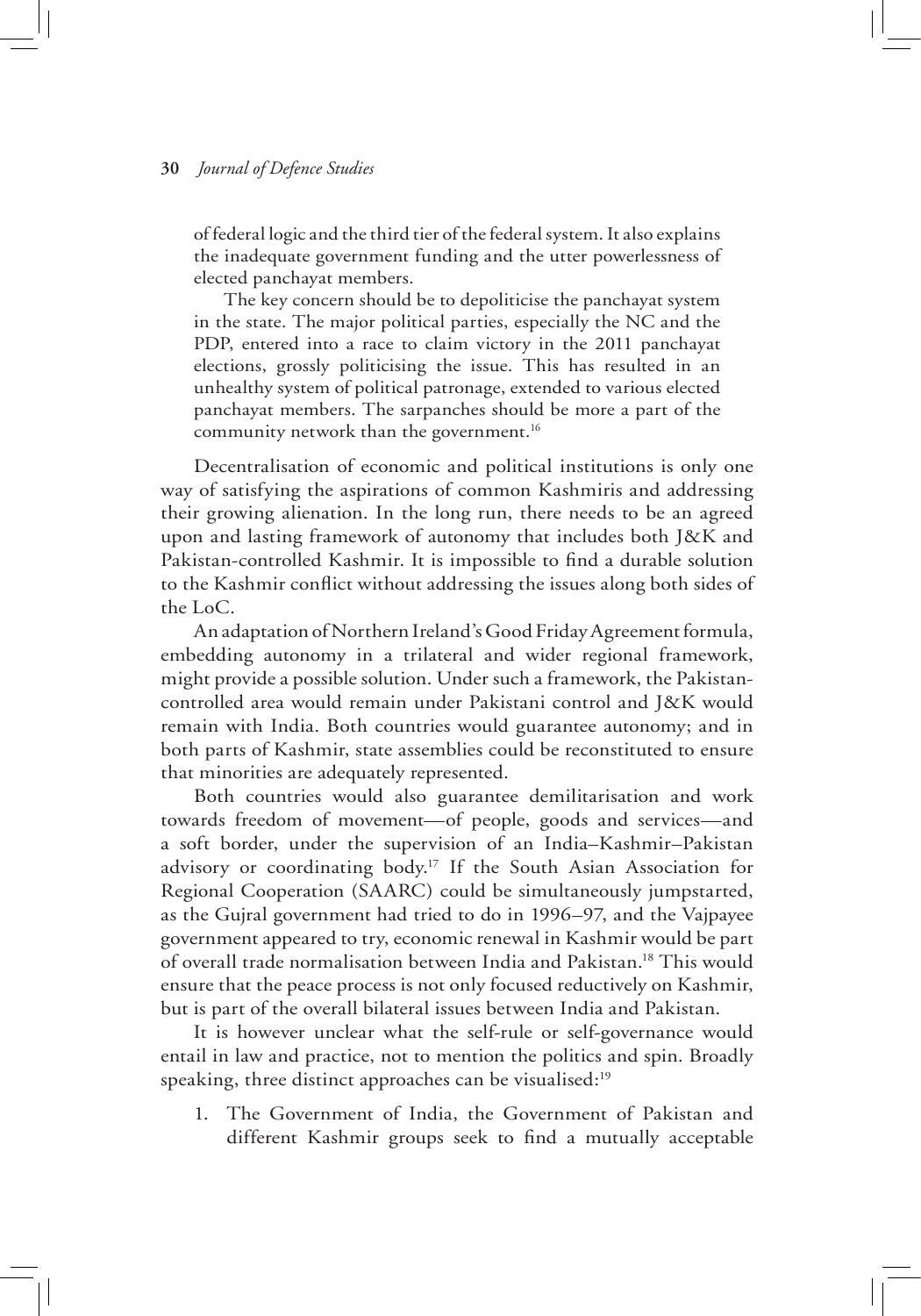solution by agreeing that self-governance will combine earlier freedoms (pre-1952 in J&K and pre-1949 in Azad Jammu and Kashmir [AJK] and northern areas) with cross-LoC institutions for effective cooperation. In such a scenario, 'constructive ambiguity' in defining self-governance could be helpful, especially as it would need to be combined with an 'honourable retreat' for militant groups. Such a solution may likely begin as an interim one, but has the potential to become a permanent one. Ladakh clearly wishes some degree of self-governance within the Indian Federation, and some parts of Jammu are divided on the nature of relationship with Srinagar and New Delhi. Same may also be true for the Valley. Hence, it can be said with some degree of certainty that the *aazadi* groups would prefer 'constructive ambiguity' in any settlement.

- 2. The Government of India, the Government of Pakistan and different Kashmir groups seek to find a permanent solution based on self-governance and cross-LoC institutions. This demands that the constitutional, administrative and the security details be carefully worked out involving every party, community and region. Its virtue is that it seeks a speedy and lasting agreement rather than a prolonged process, but is fraught with political vulnerabilities and demands a toiling effort for public consensus building by the parties concerned.
- 3. The Government of India, the Government of Pakistan and different Kashmir groups seek to bring militant groups on board the peace process through negotiations on self-governance and cross-LoC institutions. In this scenario, the emphasis would be on symbolic and specific details (like honour for the armed groups of Kashmir, cultural and trade ties between Jammu–AJK, Kargil–Baltistan and separate autonomies for Ladakh and Gilgit– Baltistan) and on security issues (ceasefire, decommissioning of armed groups, troop withdrawal, etc.).

#### **Issues of Governance and Development**

The lack of investment in development projects and unemployment have contributed to significant resentment among the Kashmiri youth. The ensuing alienation from the government has only worsened over the years. Most of the state's budget is absorbed by the salaries of government employees instead of going to development projects. Thus, the need to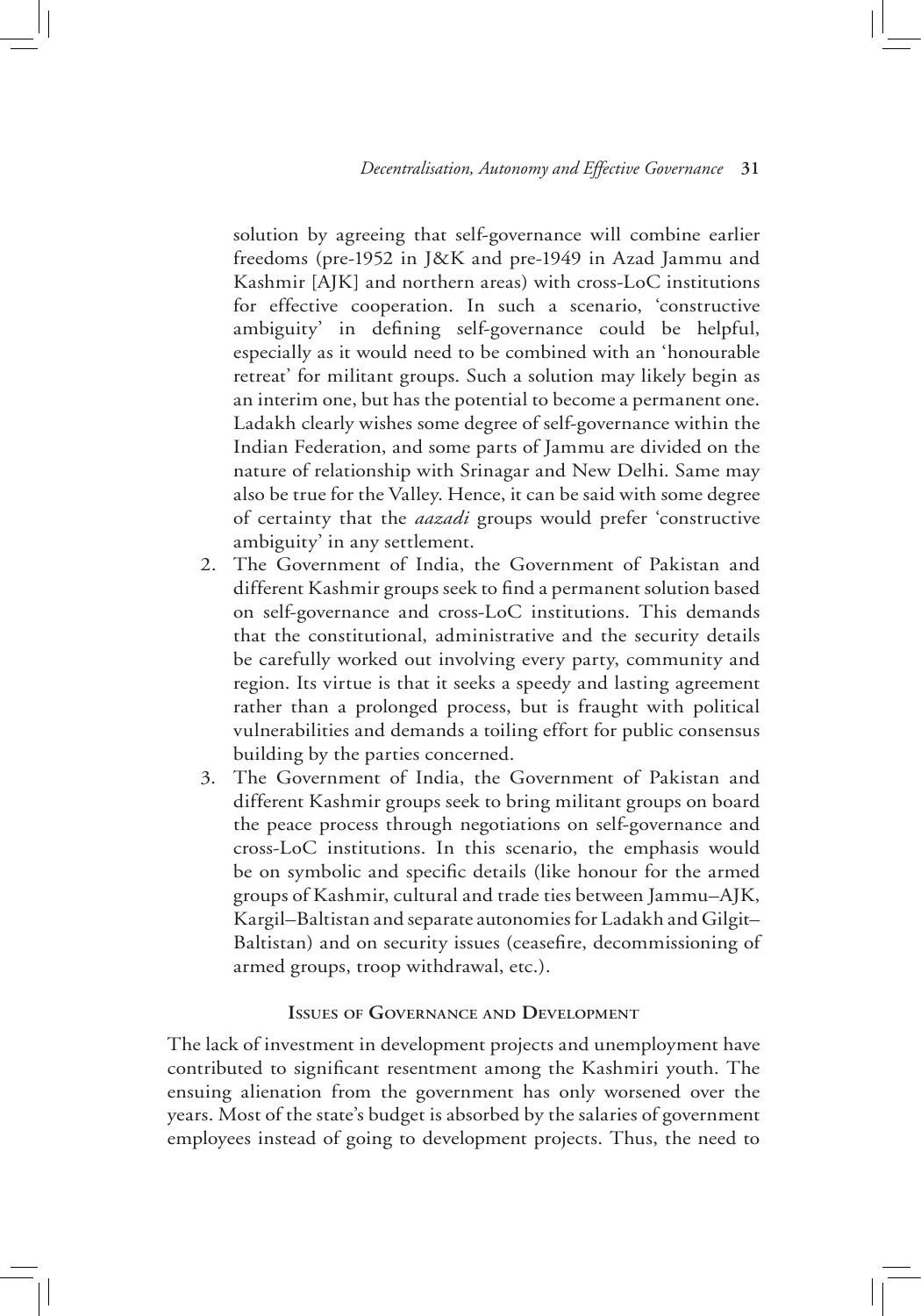create financial resources for development projects and infrastructure for private industries is crucial. The use of the abundant water resources of the state can serve to provide substantial funds. Jammu and Kashmir has the capacity to produce about 15,000 megawatts of power, much needed for a state with the country's largest power deficit. The state lacks funds and expertise to invest in power generation. The NHPC Ltd derives about one-third of the hydroelectric power from the three power stations in J&K, while giving the state only 12 per cent of the royalties.<sup>20</sup> This has generated a huge amount of resentment in the Valley and has further aggravated the mistrust for the central government. In fact, the issue of returning hydel power projects to J&K has also become a major political issue and is used during elections by different parties to suit their interests. This needs to be rectified through a renewed deal between the state of J&K and NHPC and a gradual handover of the projects to the state government. Taking a cue from the Rangarajan Committee, the J&K interlocutors' report of 2012 emphasised that the power generation under the central sector should be transferred to the state. Besides, the state should be extended adequate funds to exploit its water resources. This alone can make the economy self-reliant and help the state to divert resources for renewed development and employment.

To improve the economic viability of the state, there should be a fast track implementation of the recommendations of the 2007 Rangarajan Committee report, 2012 interlocutor's report and the Prime Minister's working groups, especially on human rights and cross-LoC confidencebuilding measures, synergising tracks of governance and political dialogue and freeing the economy from state control. This will go a long way towards bestowing credibility to the dialogue process and repairing the manifold trust deficits that exist within and in relation to J&K.<sup>21</sup>

#### **Education and Employment**

The three decades of conflict have proved extremely detrimental to the education sector in the state while also discouraging investment. This has proven to be a double-edged sword. Lack of quality education has kept many employment opportunities at the centre and other states out of bounds for the youth and the lack of investment has stagnated the growth of opportunities in the state. After gradual normalisation of the situation by 2001, the central government started giving a lot of attention to the education sector by providing funds and subsidies to establish new schools, colleges and universities in the state. The foundation of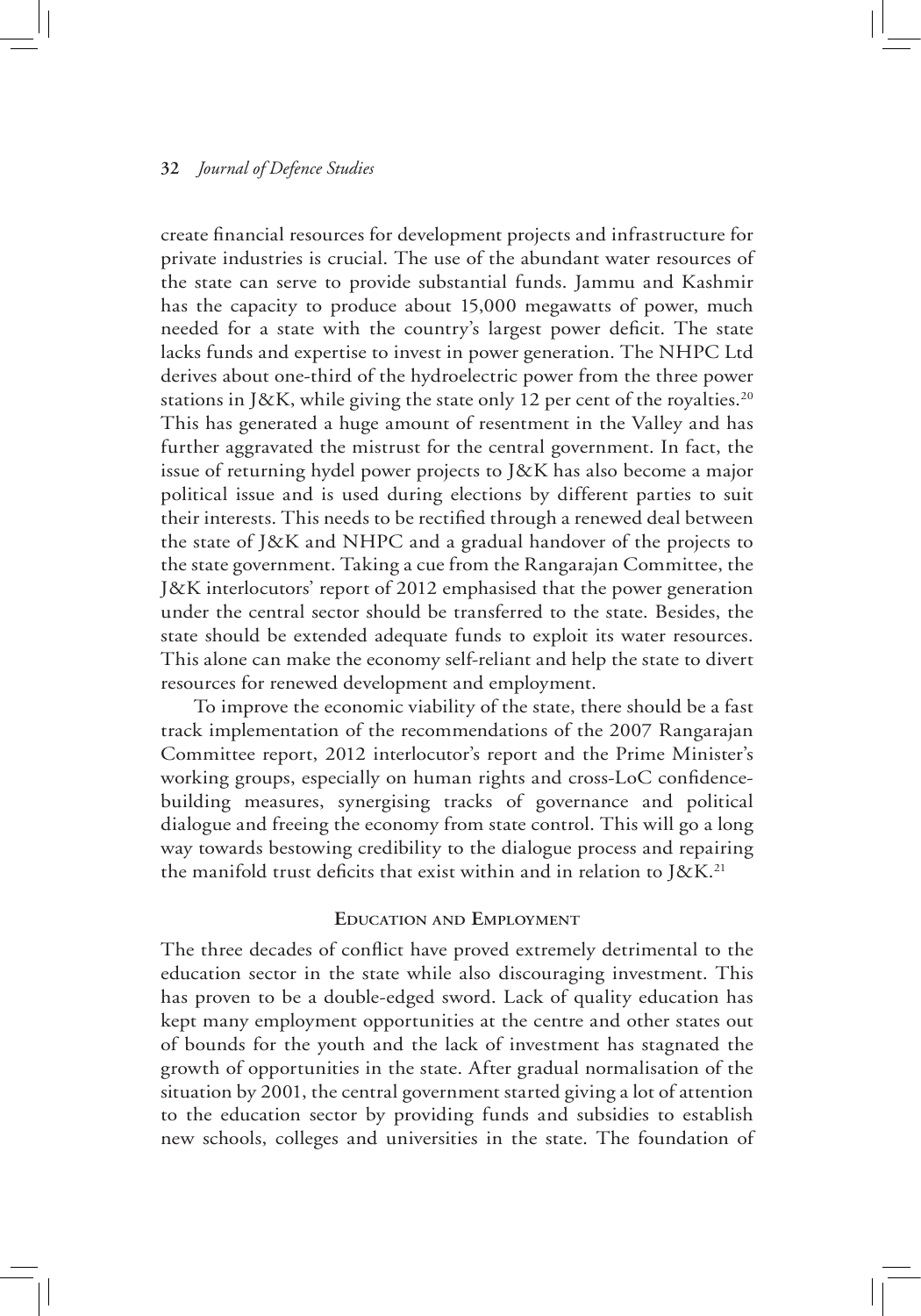two central universities, coupled with opening of Indian Institute of Technology (IIT) and Indian Institute of Management (IIM) at Jammu, modernisation of National Institute of Technology (NIT) Srinagar and opening of two new All India Institute of Medical Sciences (AIIMS) institutions, one each in Kashmir region and Jammu region, would go a long way in meeting the requirement of high-quality living and education in the state. Besides, the introduction of supernumerary seats for J&K students in various colleges and universities in different parts of India has seen a rapid increase in the presence of students from the state in such places. This has not only drastically changed the educational opportunities for the students but has also opened enormous employment opportunities for them.

One important outcome from such policies has been the sudden rise in the numbers of students from J&K appearing and qualifying national competitive exams, especially those organised by the Union Public Service Commission (UPSC). The free coaching for minorities for preparing for such exams, provided by central universities, academic institutions and organisations like Jamia Millia Islamia, Jamia Hamdard, Zakat Foundation and others, have registered a stupendous increase in the number of applicants from the state. Given the rising quality of education in Kashmir, it is not surprising that the share of Kashmiris qualifying for the Indian Administrative Service is increasing rapidly. This is not only acting as a huge source of inspiration for the educated youth of the Valley but is also affecting the bureaucratic and governance structures on the ground.

The government needs to cash into these opportunities and strengthen the existing framework of these institutions by proving adequate resources. This would provide more opportunities for Kashmiri students, especially for administrative and other central governmental services, where there are more visible opportunities for directly participating in running governance structures. This will gradually integrate the youth in the structures of the government and prevent their alienation in the future.

#### **Conclusion**

There are three sets of factors that coalesce to threaten any fragile peace in Kashmir. First, the lack of regular engagement with the people is a serious problem for any long-term peace in Kashmir. There is enough evidence to conclude that the Valley has been most peaceful only when an active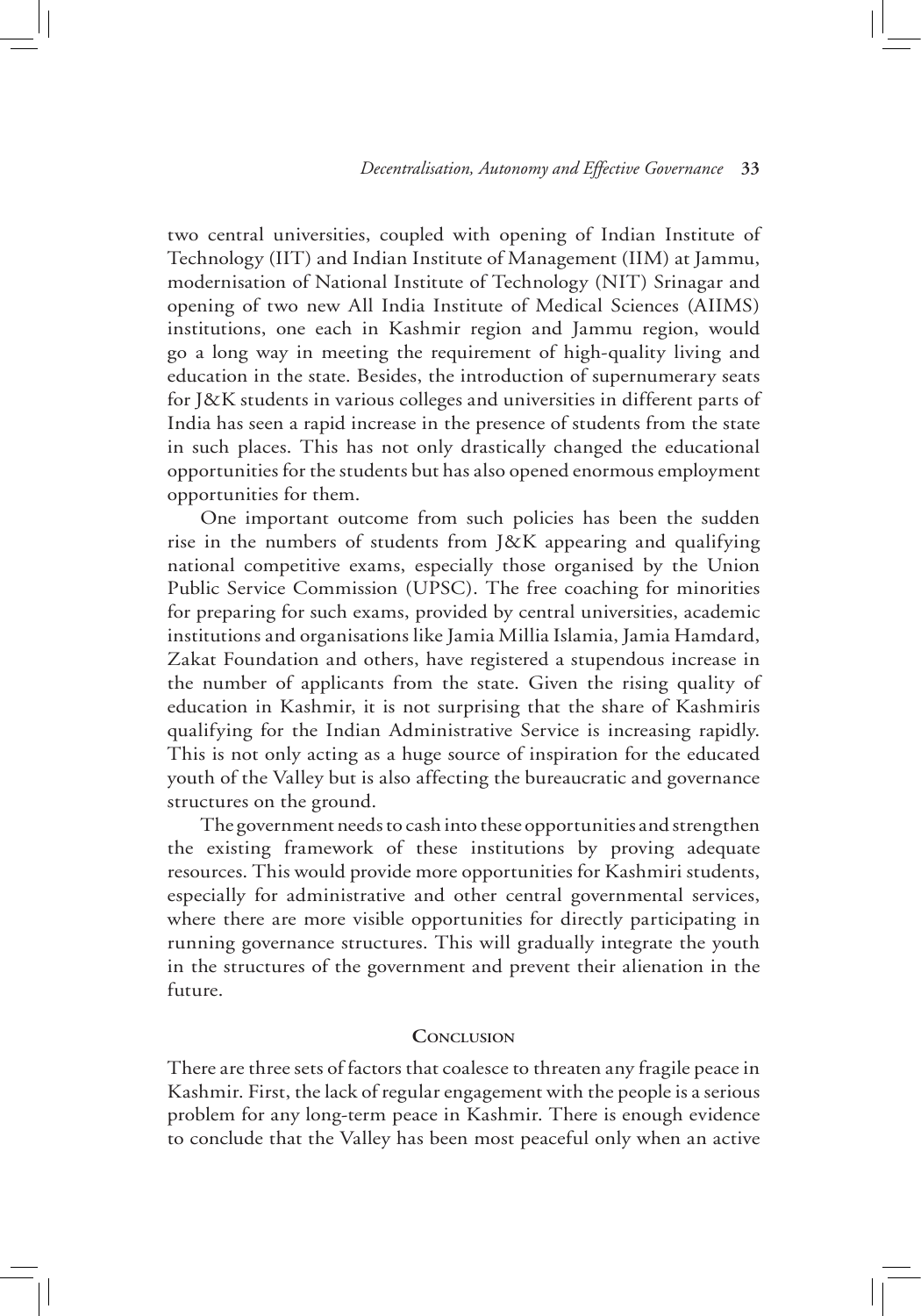peace process was underway. Second, the lack of effective governance and rampant institutional corruption has weakened the public belief in the utility and efficacy of successive state governments. The state government's inability to raise funds for developmental purposes has added fuel to fire. Third, the absence of adequate employment opportunities for the youth is adding another layer of frustration, thereby completing the spiral of alienation. This is partly a result of the three decades of gory conflict, years of economic mismanagement by the government and the lack of private investment.

There are a few immediate steps that need to be taken to regain the confidence of people of the state. First, the Centre must continuously engage with the people. Unlike in the previous cases, the current interlocutor's engagement must be followed through with continuous engagement and implementation of his main recommendations. Second, there is a dire need for a quick and visible implementation of the BJP–PDP coalition's common minimum programme (CMP), an important yardstick for the credibility of both the central and the state government. There are a number of points in the CMP that may prove to be a breakthrough in redefining the faith of a common Kashmiri in the state institutions. These include agreement on aligning the economic structure of J&K with its own resources, need for de-notifying disturbed areas which will enable the Centre to take a final view on the continuation of the Armed Forces Special Powers Act (AFSPA) and securing a share in the profits of NHPC emanating from J&K waters to the state government and reverse all royalty agreements with NHPC. Third, there must be a visible, close and ongoing cooperation between the coalition partners towards a resolution of the Kashmir issue along the principles of 'Insaniyat, Kashmiriyat and Jamhooriyat' set by former Prime Minister A.B. Vajpayee and agreed on as an important component in the CMP. This includes facilitating and helping initiate a sustained and meaningful dialogue with all internal stakeholders, which include political groups irrespective of their ideological views and predilections.

#### **NOTES**

- 1. Ann Hironaka, *Neverending Wars: The International Community, Weak States, and the Perpetuation of Civil War*, Cambridge, MA: Harvard University Press, 2005.
- 2. For instance, India was an economically backward country in 1947 with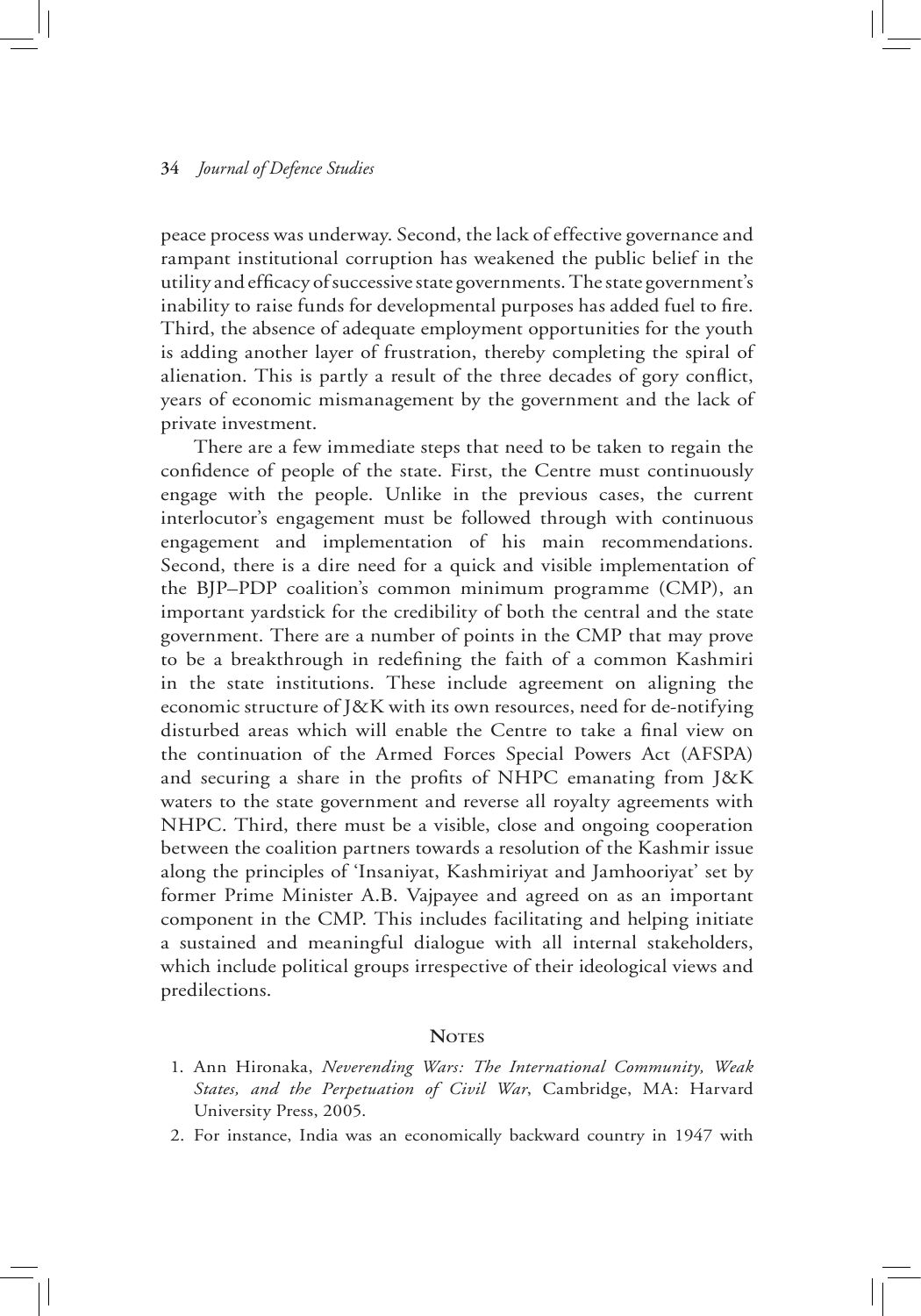less than 18 per cent literacy rate, an anaemic growth rate and a highly deindustrialised economic structure.

- 3. Dilip Padgaonkar, M.M. Ansari and Radha Kumar, *A New Compact with the People of Jammu & Kashmir*, 2012, available at http://mha.nic.in/sites/ upload\_files/mha/files/J&K-InterlocatorsRpt-0512.pdf, accessed on 10 January 2018.
- 4. Radha Kumar, 'Kashmir's Unending Tragedy', *The Hindu*, 30 April 2017 available at http://www.thehindu.com/opinion/lead/kashmirs-unendingtragedy/article18344252.ece, accesed on 15 February, 2018.
- 5. Vijaita Singh, 'Why was J&K Cold to Interlocutor?', *The Hindu*, 18 November 2017 available at http://www.thehindu.com/news/national/whywas-jk-cold-to-interlocutor/article20551716.ece, accessed on 15 February 2018.
- 6. This is problematic for at least three reasons. First, trifurcation will destroy the composite identity of the state. Second, it will involve huge population transfers, especially from Jammu, which will be extremely violent. Third, it has the potential to create deep communal polarisation and communal violence in rest of India. See Amitabh Mattoo, 'India's "Potential" Endgame in Kashmir', *India Review*, Vol. 2, No. 3, 2003, pp. 14–33.
- 7. The All Parties Hurriyat Conference (APHC) was formed on 31 July 1993 as a political platform of the separatist movement. It was an extension of the conglomerate of parties that had come together to contest the assembly polls against an NC–Congress alliance in 1987. The party became the political face of militancy in the 1990s but split up in 2003 on vital issues, including the question of dialogue with the central government. The prodialogue faction was led by Mirwaiz Umar Farooq (named Hurriyat [M]), whereas the anti-dialogue faction was headed by the Syed Ali Shah Geelani (Hurriyat [G)]. The Mirwaiz group entered into a direct dialogue with the centre after then Prime Minister, A.B. Vajpayee, committed himself to resolve the conflict. For a more comprehensive analysis, see Muzamil Jaleel, 'Hurriyat: Its History, Role and Relevance', *The Indian Express*, 31 August 2015 available at http://indianexpress.com/article/explained/hurriyat-itshistory-role-and-relevance, accessed on 19 January 2018.
- 8. Sumantra Bose, *Contested Lands: Israel–Palestine, Kashmir, Bosnia, Cyprus, and Sri Lanka*, Cambridge: Harvard University Press, 2007, p. 194.
- 9. Though Pakistan-occupied Kashmir (PoK) has a range of autonomous institutions, including its own President, Prime Minister, Legislative Assembly, Supreme Court, High Court, Election Commission and Public Service Commission, yet 'intrusive interventions and heavy-handed control by the Pakistani government have endured causing serious discontent among parts of the population' (Ibid., p. 195).